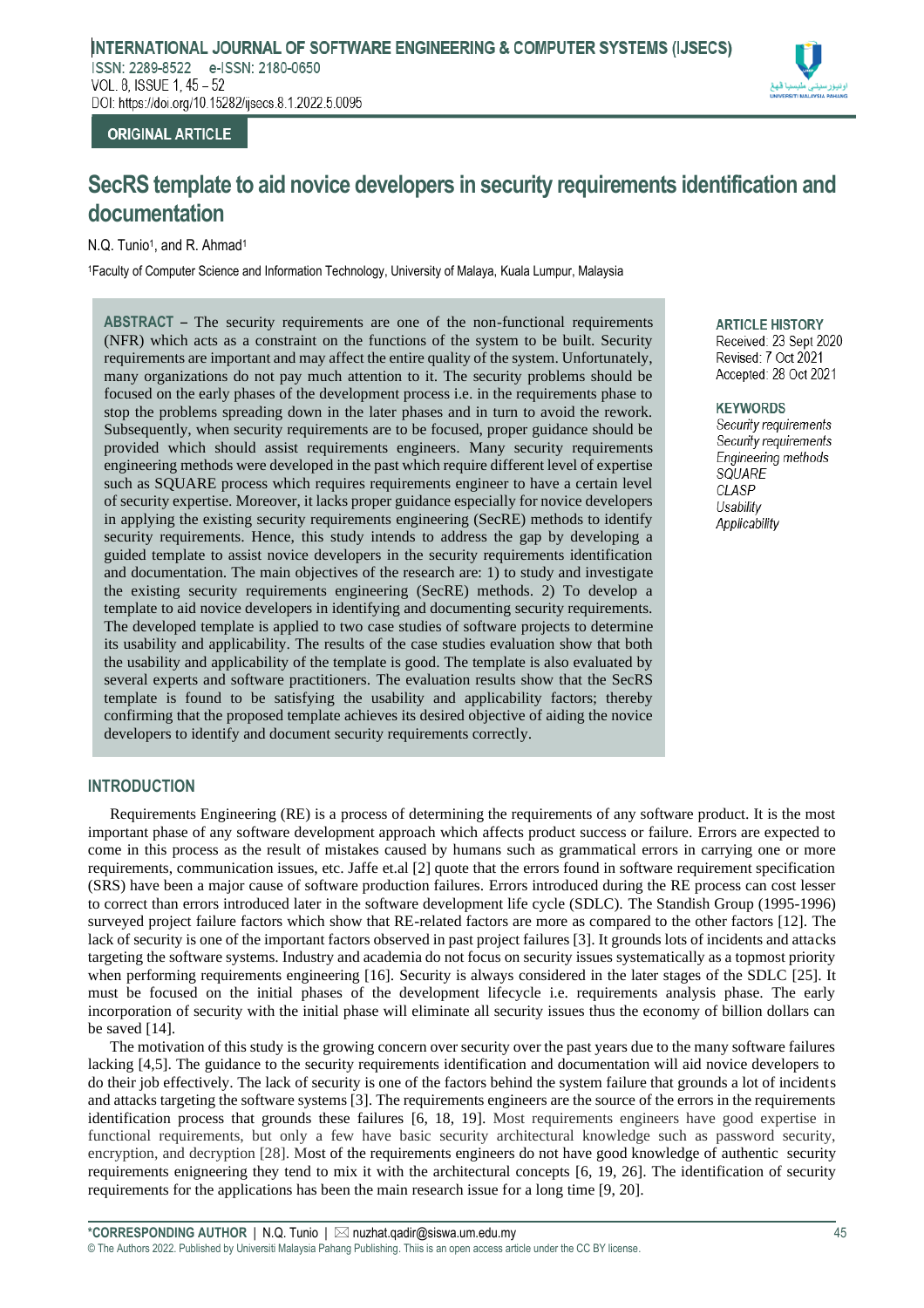Many security requirements engineering methods were developed in the past which require different levels of expertise such as SQUARE, CLASP, etc., require requirements engineer to have a certain level of security expertise. Moreover, they lack proper guidance especially for novice developers in applying the existing security requirements engineering (SecRE) methods to identify security requirements [7, 8]. The empirical evaluation of these methods to determine or confirm their effectiveness in security requirements identification is found to be very few, which could aid novice developers in the selection of the most effective method [21, 22, 23, 24].

The template should be developed to facilitate non-security experts to engineer security requirements [6]. The objectives of the research are:

To study and investigate the existing security requirements engineering (SecRE) methods.

To develop a template to aid novice developers in identifying and documenting security requirements.

To evaluate the proposed template.

The template will be useful for the requirements engineer or novice developer who doesn't have security expertise. It will facilitate the novice developers to identify and document the security requirements correctly and thoroughly.

The remainder of the paper is divided into the following parts: section 2 presents the overview of SRE methods. Section 3 presents the proposed method, and template. Section 4 discusses the proposed template's evaluation and results. Section 5 presents the conclusions, limitations, and future work of the proposed template.

#### **RELATED WORK**

The literature is collected from various sources such as articles, books, journal papers, websites, and students' theses. The existing SecRE methods are reviewed to identify their strengths and weakness, usability, and applicability according to the novice developer. The six different SecRE methods studied are SQUARE, MSRA, SREP, UML-based approach, Secure Tropos, and CLASP.

Security Quality Requirements Engineering (SQUARE) is a nine-step process introduced by SEI for gathering and ranking security requirements. It is centered on the communication between the stakeholders assisted via the RE team, which they are regarded as foremost important in the entire process [9].

Multi-lateral Security Requirements Analysis (MSRA) is a seven-step process, which emphasizes applying multilateral security principles during the RE phase [10]. It can be practiced as soon as the system functionalities are recognized. It is inspired by the current concept on the viewpoint of RE and multilateral security [10].

Security Requirements Engineering Process (SREP) is a nine-step process; partly depends on SQUARE. It differs from the SQUARE process as it introduces the concept of reuse and common criteria as part of the process [9]. The Common Criteria (CC) (ISO/ IEC 15408) standard is used in SREP for security requirements management [11].

The misuse-cases is a UML-based approach developed for security requirements identification. It represents the unwanted actions performed to violate the security of the system [10]. The misuse cases are the opposite of the use-case which is used to represent the functionality of the system.

Secure Tropos is the expansion of tropos methodology which was developed for agent-oriented software systems. The new concepts on security modeling are introduced in secure tropos [10]. Concepts such as constraint, dependency, and entity according to the security perspective are concealed in this methodology. It assists the developers to recognize security problems in the SDLC [1].

Secure Software Inc. [13] introduces the Comprehensive Lightweight Application Security Process (CLASP) to be used publicly free of charge. It is the basis of the Open Web Application Security Process (OWASP) project. It is a lifecycle process with a focus to improve security by implementing a different set of activities throughout the development life cycle.

The studied SecRE methods are compared to some factors such as user, scope, concern, consistency, flexibility, applicability, and usability shown in table 1. Table 1, illustrates that some of the methods are applied in the RE phase while some are in the later phases of development. Only SQUARE aims at the SecRE phase [9]. The user for each method is different. Only the CLASP facilitates the novice developer while others require the security or requirements knowledge to practice them in real projects such as SQUARE. Flexibility is considered as the ability of a method to be easily modified or flexible to be used in different situations i.e. systems or domains per the varying user's skills. The concern is the focus of the method.

| <b>Methods</b><br><b>Factors</b> | <b>SQUARE</b>                                                                  | <b>MSRA</b> | <b>SREP</b> | Misuse-<br>cases        | <b>Secure</b><br><b>Tropos</b> | <b>CLASP</b>                             |
|----------------------------------|--------------------------------------------------------------------------------|-------------|-------------|-------------------------|--------------------------------|------------------------------------------|
| <b>User</b>                      | Requirements<br>(with<br>engineers<br>security expertise)<br>and stakeholders. | Stakeholder | Stakeholder | Stakeholder/<br>analyst | Developer                      | Stake holder's<br>project<br>participant |
| <b>Novice</b><br>developer       | No                                                                             | No          | No          | No                      | No                             | Yes                                      |
| Scope                            | SRE phase                                                                      | RE phase    | RE phase    | RE / Design<br>phase    | All phases                     | <b>RE</b><br>All<br>phases               |

#### **Table 1 SecRE methods comparison**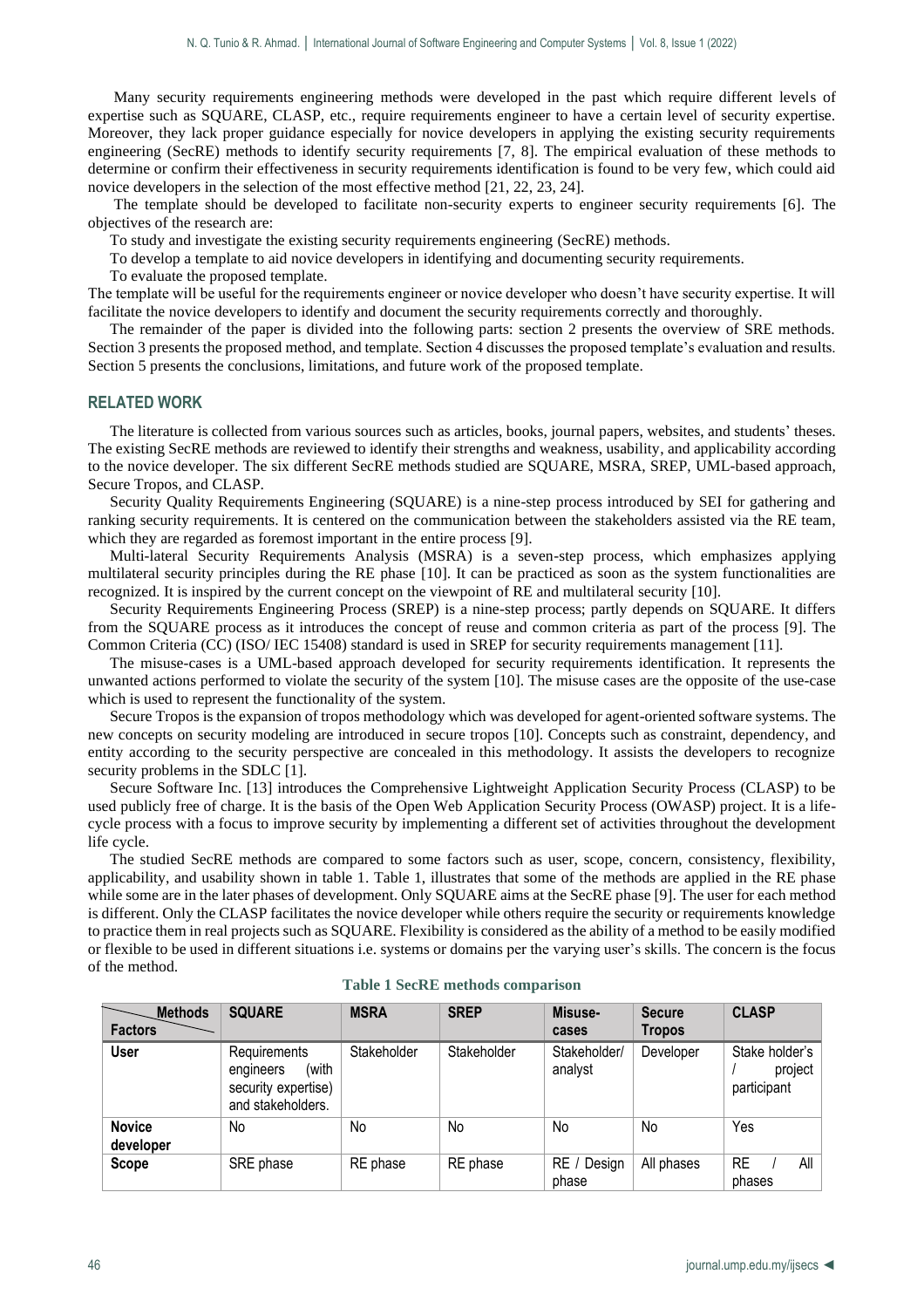| Concern                                                    | Gathering<br>and<br>ranking of security<br>requirements | Multi-lateral<br>security<br>principles<br>usage | Common<br>criteria<br>usage<br>introduce<br>and<br>reuse | To<br>identify<br>possible<br>threats | Security<br>modeling | To<br>improve<br>security via a<br>different set of<br>activities |
|------------------------------------------------------------|---------------------------------------------------------|--------------------------------------------------|----------------------------------------------------------|---------------------------------------|----------------------|-------------------------------------------------------------------|
| <b>Terms</b><br><b>Security</b><br><b>Usage</b>            | Threats, Risks                                          | <b>Threats</b>                                   | threat.<br>A<br>Vulnerability,<br>and Risk               | Threats,<br>Risks.                    | Threats,<br>Risks.   | <b>Threats</b>                                                    |
| <b>Considers</b><br><b>Security</b><br><b>Requirements</b> | Quality / NFR                                           | $\overline{\phantom{a}}$                         | Functional<br>requirements                               | Functional<br>requirement<br>S        | <b>NFR</b>           | <b>NFR</b>                                                        |
| <b>Consistency</b>                                         | Yes                                                     | $\overline{\phantom{0}}$                         | Yes                                                      | Yes                                   | No                   | No                                                                |
| <b>Flexibility</b>                                         | Yes                                                     | No                                               | Yes                                                      | $\overline{\phantom{0}}$              | Yes                  | Yes                                                               |

The methods are further compared on their applicability and usability in table 2. It shows the comparison result inspired by the survey result presented by [5]. Each method has various steps to follow some are easy to understand while some are too lengthy to apply in real projects such as CLASP which is very general introducing a 24-set of activities. Few methods are practiced in the industry according to the gathered information on their industrial evaluations such as SQUARE, and CLASP [9, 27]. SQUARE is widely practiced and is considered as best among the other SecRE methods in various survey results in terms of usability, and applicability [9, 5]. Some methods provide automated support for these methods through tools developed such as the secTro2 tool for secure Tropos method, SREP tool for SREP method, and SQUARE Tool for SQUARE [16].

| <b>Factors</b> | <b>Applicability</b>     |                                 | <b>Usability</b>                 |                                   |                     |             |
|----------------|--------------------------|---------------------------------|----------------------------------|-----------------------------------|---------------------|-------------|
| <b>Methods</b> | Large<br><b>Projects</b> | <b>Small</b><br><b>Projects</b> | <b>System</b><br><b>Oriented</b> | <b>Machine</b><br><b>Oriented</b> | Easy<br>to<br>learn | Easy to Use |
| SQUARE         | Yes                      | No                              | Yes                              | Yes                               | Yes                 | Yes         |
| <b>MSRA</b>    |                          |                                 | Yes                              |                                   |                     |             |
| <b>SREP</b>    | Yes                      | Yes                             |                                  |                                   | No                  | No          |
| Misuse-cases   | Yes                      | Yes                             | $\overline{\phantom{a}}$         | $\overline{\phantom{a}}$          | No                  | No          |
| Secure Tropos  |                          |                                 | Yes                              | Yes                               |                     |             |
| <b>CLASP</b>   | No                       | Yes                             | Yes                              | Yes                               | Yes                 | Yes         |

**Table 2 SecRE methods comparison according to usability and applicability**

Some methods are system-oriented while some are machine-oriented, some provide automated support while some do not, some are easy to use and learn while some are not. Only the CLASP facilitates the novice developer while others require the security or requirements knowledge to practice them in real projects such as SQUARE. Thus, among all the methods reviewed, SQUARE and CLASP are found to be most satisfying and most effective according to the novice developer, hence selected for the template design.

## **PROPOSED METHOD & TEMPLATE**

## **The Proposed 'SQUARE-Extended'**

SQUARE-Extended is a proposed method in which the activities of CLASP for the RE phase are selected and merged with the SQUARE steps based on the goal of the step. SQUARE steps names are a bit modified to demonstrate the combination of CLASP activity introduced in that step. Table 3 shows the steps and activities of the SQUARE-Extended process.

The first three steps are decomposed into a few activities to make the process clear and understandable for the novice user. The activities are decomposed into four sub-sections namely tasks, process, document the activity, and outcome. Some steps of SQUARE are combined into one step i.e. step 5 of SQUARE-Extended to reduce the time required to complete the step; as these SQUARE-steps are performed as one of the tasks in this step. The fifth step of SQUARE-Extended is the most important as a new pattern for requirements elicitation is introduced.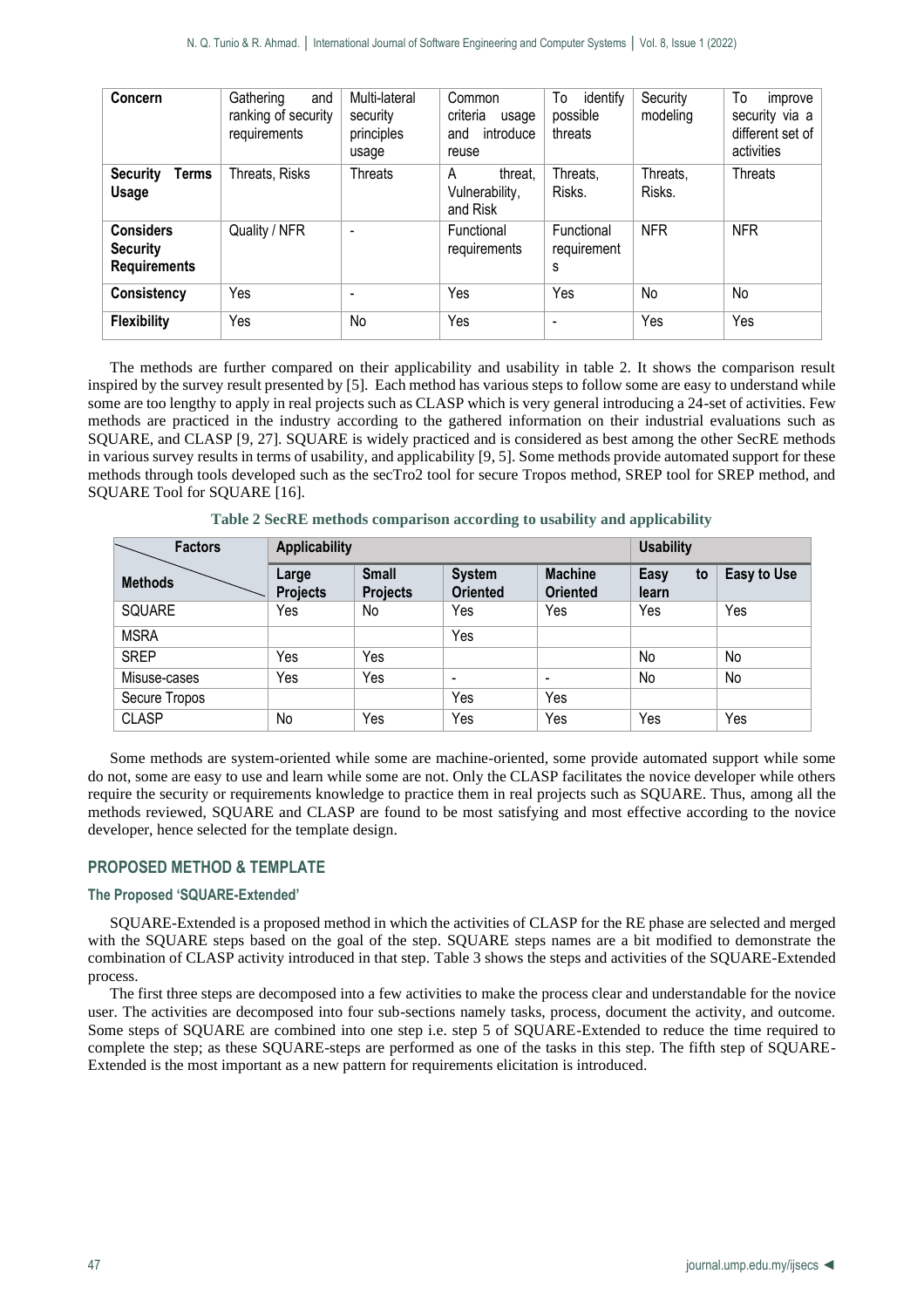|                | <b>SQUARE-Extended</b>                                       |      |                                        |               |                   |  |  |  |
|----------------|--------------------------------------------------------------|------|----------------------------------------|---------------|-------------------|--|--|--|
|                | <b>Step</b>                                                  |      | <b>Activity</b>                        |               |                   |  |  |  |
| No.            | <b>Title</b>                                                 | No.  | <b>Title</b>                           | <b>Method</b> | <b>Section</b>    |  |  |  |
| $1_{\cdot}$    | Security Awareness and Terms                                 | 1.1. | Institute Security Awareness Program   | <b>CLASP</b>  |                   |  |  |  |
|                | Selection                                                    | 1.2. | Select Security Terms Definition       | <b>SQUARE</b> |                   |  |  |  |
| 2 <sub>1</sub> | Security Goals and Operational<br>Environment Identification |      | <b>Identify Security Goals</b>         | <b>SQUARE</b> |                   |  |  |  |
|                |                                                              |      | <b>Specify Operational Environment</b> | <b>CLASP</b>  | Tasks             |  |  |  |
| 3.             | Artifacts Development                                        |      | Design System Architecture             | <b>SQUARE</b> | Process<br>II.    |  |  |  |
|                |                                                              | 3.2. | Design Use-case scenarios              |               | iii. Document the |  |  |  |
|                |                                                              | 3.3. | Design Misuse-case scenarios           | SQUARE-       | activity          |  |  |  |
|                |                                                              | 3.4. | <b>Identify Attack Surface</b>         | <b>CLASP</b>  | iv. Outcome       |  |  |  |
| 4.             | Perform Risk Assessment                                      |      |                                        |               |                   |  |  |  |
| 5.             | Requirements Elicitation<br>and<br>Prioritization            |      |                                        | <b>SQUARE</b> |                   |  |  |  |
| 6.             | Requirements Inspection                                      |      |                                        |               |                   |  |  |  |

#### **Table 3 SQUARE-Extended process steps and activities**

## **Proposed 'Security Requirements Specification (SecRS) template'**

The template is proposed titled 'Security Requirements Specification (SecRS)' to follow the proposed method 'SQUARE-Extended'. The template is designed in Microsoft Word 2016. The template has various sections designed for novice developers' ease of use. The template starts with the project overview section; where details about the project such as the purpose of the project, and stakeholders of the project are recorded. The second section is the business goals of the project. The third or last section is the SQUARE-Extended section, where all the steps and their subsequent activities are performed sequentially. All the steps and their subsequent activities are decomposed into four subsections: tasks, process, documentation, and outcome. The tasks subsection lists the tasks which the participant going to perform in completing the step or activity. The process subsection details the process followed in the activity. The activity is documented for management purposes in the documentation subsection. The outcome subsection details the outcome of the activity. The outcomes for each step or its subsequent activities are different and are presented as a list in tabular form while some are specific documents such as security terms definition agreement (STDA), system architecture document, etc. The outcomes per step and activities are presented in Table 4.

| Table 4 The outcomes of SQUARE-Extended process step and activities |  |  |
|---------------------------------------------------------------------|--|--|
|---------------------------------------------------------------------|--|--|

| <b>Step</b> |                                   |      | <b>Activity</b>                        | <b>Outcome</b>                 |              |  |
|-------------|-----------------------------------|------|----------------------------------------|--------------------------------|--------------|--|
| 1.          | Security Awareness and Terms      | 1.1. | Institute Security Awareness Program   | <b>Meeting Minutes</b>         |              |  |
|             | Selection                         | 1.2. | Select Security Terms Definition       | Security<br>Terms              | Definition   |  |
|             |                                   |      |                                        | Agreement (STDA)               |              |  |
| 2.          | Security Goals and Operational    | 2.1. | <b>Identify Security Goals</b>         | Security goals list            |              |  |
|             | Environment Identification        | 2.2. | <b>Specify Operational Environment</b> | Operational                    | environment  |  |
|             |                                   |      |                                        | specification table            |              |  |
| 3.          | Artifacts Development             |      | Design System Architecture             | System Architecture Document   |              |  |
|             |                                   | 3.2. | Design Use-case scenarios              | Use-case scenarios document    |              |  |
|             |                                   | 3.3. | Design Misuse-case scenarios           | Misuse-case                    | scenarios    |  |
|             |                                   |      |                                        | document                       |              |  |
|             |                                   | 3.4. | <b>Identify Attack Surface</b>         | <b>Attack Surface Document</b> |              |  |
| 4.          | Perform Risk Assessment           |      |                                        | <b>Risk Assessment Results</b> |              |  |
| 5.          | Elcitation<br>Requirements<br>and |      |                                        | Secuirty                       | Requirements |  |
|             | Prioritization                    |      |                                        | Documnet                       |              |  |
| 6.          | Requirements Inspection           |      |                                        | Security                       | Requirements |  |
|             |                                   |      |                                        | Inspection results             |              |  |

The fifth step is the most important; it aims to elicit security requirements and then categorize and prioritize them. For the security requirements elicitation, the pattern defined by Pohl [15] is selected as presented in Figure 1.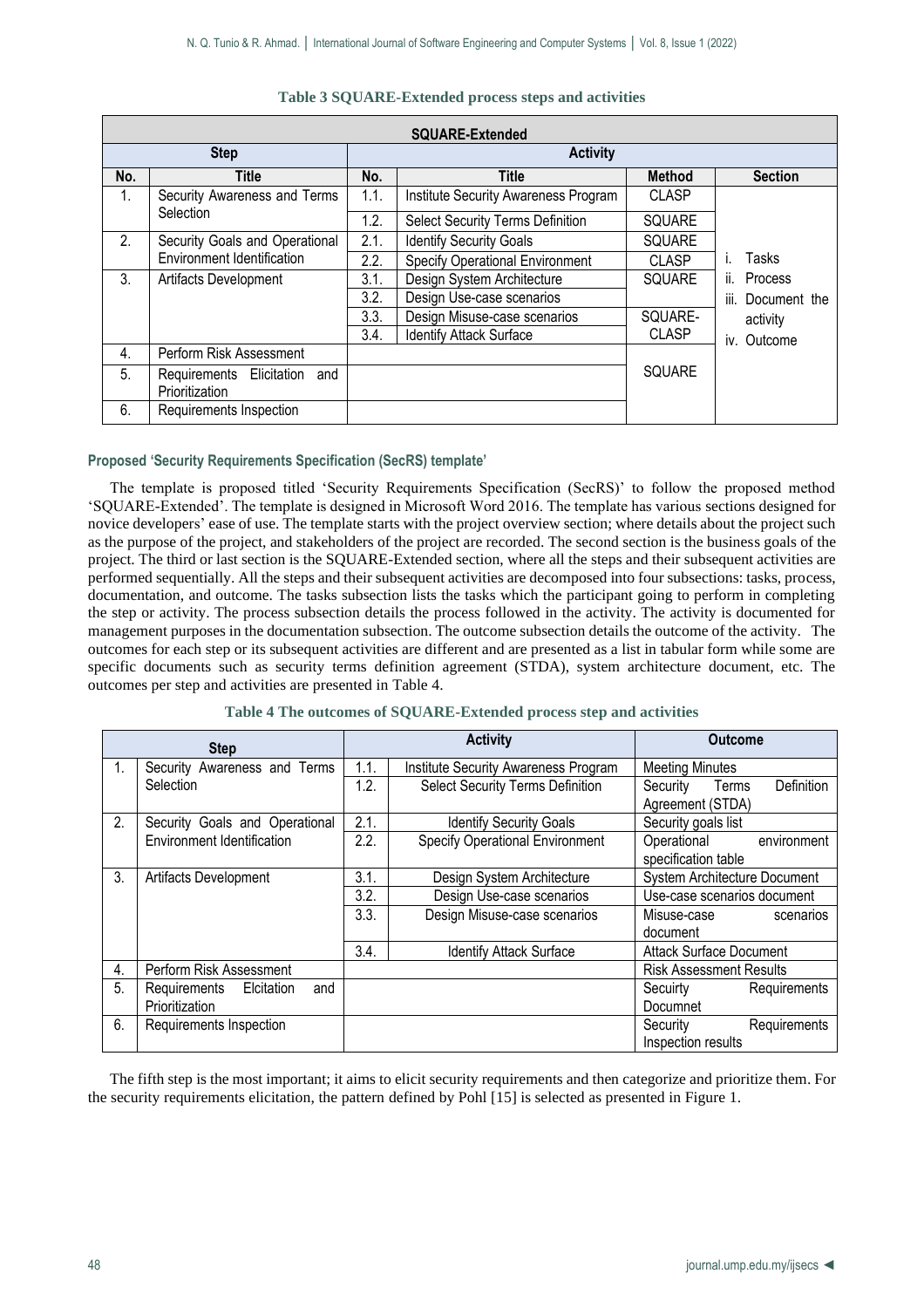

**Figure 1 Pohl's Requirements Elicitation Pattern**

The pattern is enhanced to be used for security requirements elicitation. The security requirements must be implemented or highly recommended for implementation. The enhanced pattern is presented in Figure 2.

|                           | <b>SHALL</b> | <action></action>   |                   | <whom?></whom?> |
|---------------------------|--------------|---------------------|-------------------|-----------------|
| THE SYSTEM                |              | <process></process> | <object></object> | $<$ When? $>$   |
| <system name=""></system> | SHOULD       |                     |                   | $<$ Under what  |
|                           |              |                     |                   | conditions?>    |

**Figure 2 Enhanced Pattern for Security Requirements Elicitation**

#### **EXPERIMENTAL RESULTS**

The proposed SecRS template is evaluated and validated to demonstrate its usability and applicability according to novice developers. The two evaluation methods are used: case study, and expert's review. The case study is selected in this research; to demonstrate the usability and applicability of the proposed template while applying it to software projects. While review's evaluation is selected in this research; to demonstrate the usability and applicability of the proposed method and template per the user's experience.

The SecRS template is applied on the two software projects: online book store and student registration system; to prove the usefulness and effectiveness of template in identification and documentation of security requirements through the practical evaluation of real-world software projects. The case studies evaluation results are presented in Table 5.

| <b>Factors</b>   | Case study 1                                                                                            | Case study 2                                                                       |  |  |  |
|------------------|---------------------------------------------------------------------------------------------------------|------------------------------------------------------------------------------------|--|--|--|
| <b>Usability</b> | Found to be easy to use in following the proposed method through the series of steps<br>and activities. |                                                                                    |  |  |  |
| Applicability    | requirements identification and documentation process.                                                  | Found to be applicable in guiding step-by-step for any software product's security |  |  |  |

|  |  |  | <b>Table 5 Case studies evaluation results</b> |  |
|--|--|--|------------------------------------------------|--|
|--|--|--|------------------------------------------------|--|

The results of both studies are the same in terms of usability and applicability. The problem encountered in this evaluation is time complexity, as various sub-sections decomposed to many activities which makes it highly timeconsuming.

For the review's evaluation, the proposed template is given to the few users which are postgraduate students, and a few experts which are faculty members at FCSIT, Universiti Malaya. The review's evaluation makes use of both qualitative and quantitative data collection techniques. The data is collected through the questionnaire which is provided to the reviewers to record their feedback on the proposed template. The questionnaire consists of three sections; the first section contains the reviewer's personal information; the second section evaluates the template through the set of questions, and the third section contains suggestions for improvement which reviewer can provide. The questions in the second section are rated from 1-5 starting from strongly disagree to strongly agree. The questionnaire assesses the quality factors i.e. usability, and applicability for evaluating the SecRS template; thus, for both the reviews the same questionnaire has been used to get template evaluation results assessing these quality factors from different reviewers. The frequency of the reviewer's answers is illustrated in Figures 3 and 4.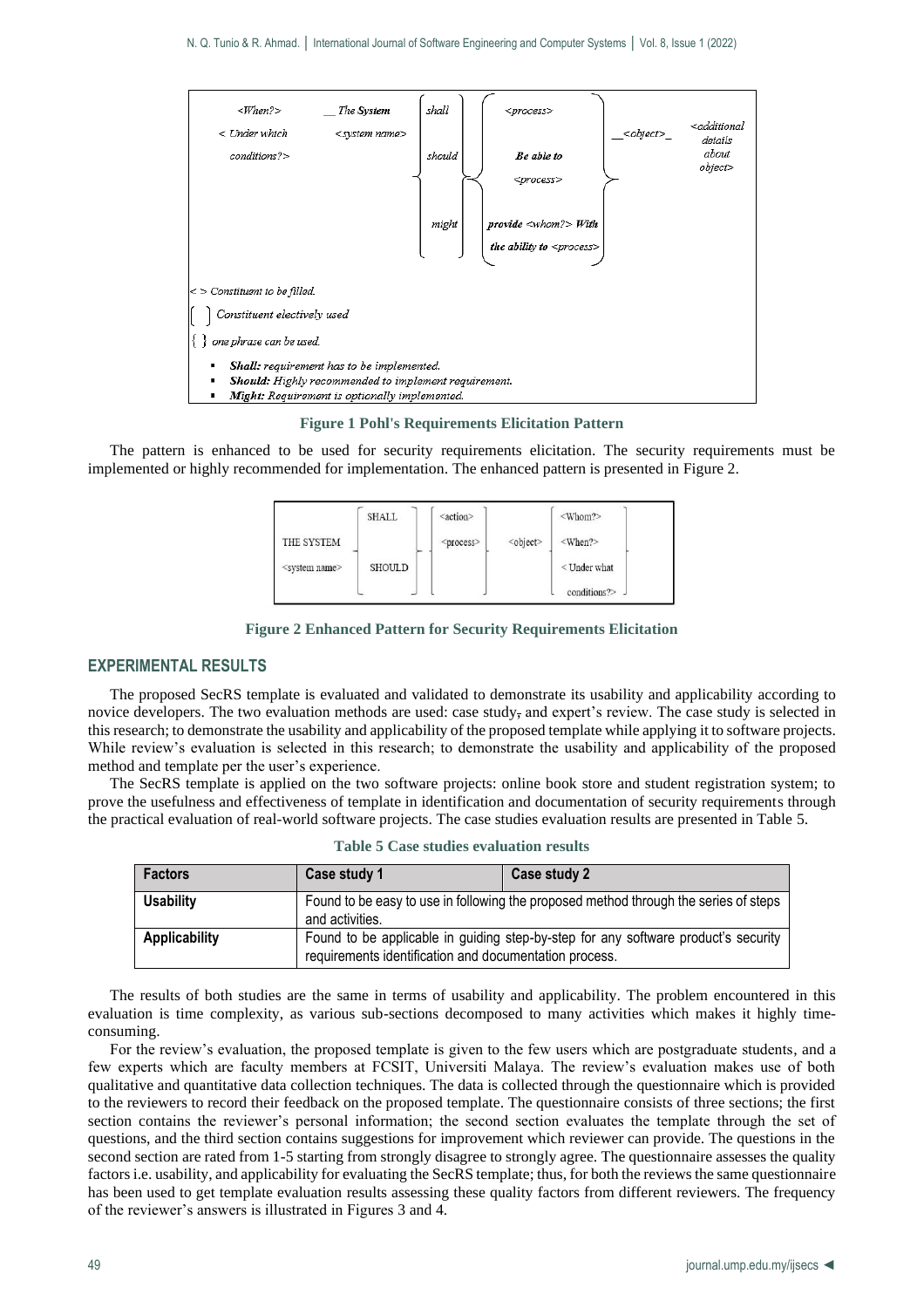

**Figure 3 Frequency of Users answers**



**Figure 4 Frequency of Experts answers**

The overall evaluation results of the selected methods are analyzed according to two factors: usability, and applicability. The case studies evaluation results presented in Table 5 already show the selected two factors, while for the review evaluation they are derived from the frequency of the reviewer's answers. Table 6 presents the overall evaluation results which show that the proposed template can satisfy the usability and applicability factors, which are important in aiding novice developers.

|                      | <b>Evaluation method selected</b> | <b>Results</b>                            |                  |                      |
|----------------------|-----------------------------------|-------------------------------------------|------------------|----------------------|
| <b>Method</b><br>No. | <b>Method</b>                     | <b>Process</b>                            | <b>Usability</b> | <b>Applicability</b> |
| 1.                   | Case study                        | software<br>Applied<br>on two<br>projects | High             | High                 |
| 2.                   | User's review                     | Postgraduate students                     | High             | High                 |
|                      | Experts review                    | Faculty members                           | High             | High                 |

|  |  | <b>Table 6 Overall evaluation results</b> |  |
|--|--|-------------------------------------------|--|
|--|--|-------------------------------------------|--|

The reviewers highlighted the time complexity in applying the template, as various sub-sections decomposed to many activities which make it highly time-consuming, some tool support is suggested for future work. The SecRS template and previously studied SecRE methods are compared in Table 7, per usability, applicability, time, and guidelines factors. The time complexity is determined to be high as compared to other methods. This problem is planned to be focused on in our future works, where some tool support will be provided to perform some steps/ activities.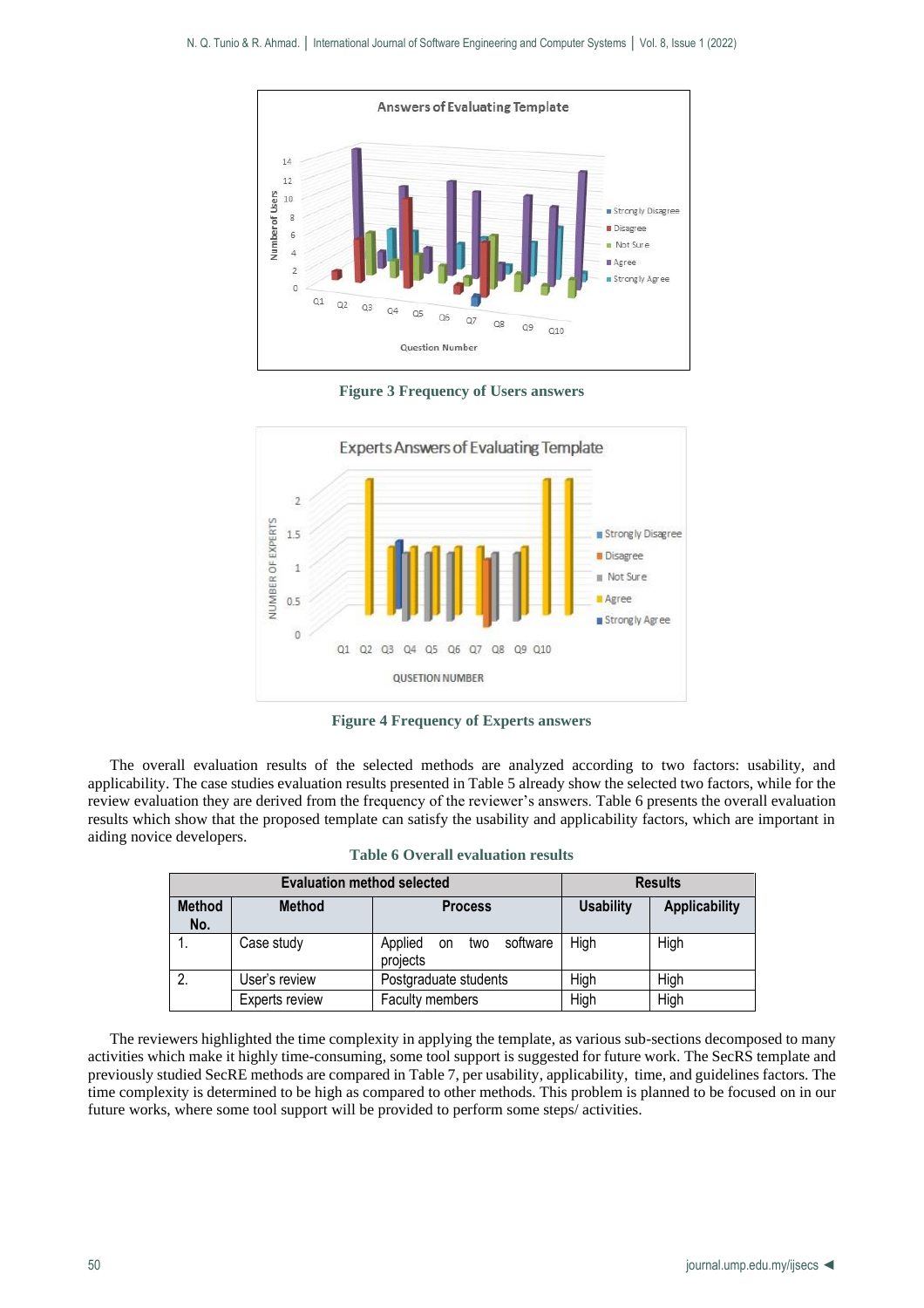| <b>Factors</b> |                          | <b>Applicability</b>            |                                  |                                   |                  | <b>Usability</b>         |      | <b>Guidelines</b>            |
|----------------|--------------------------|---------------------------------|----------------------------------|-----------------------------------|------------------|--------------------------|------|------------------------------|
| <b>Methods</b> | Large<br><b>Projects</b> | <b>Small</b><br><b>Projects</b> | <b>System</b><br><b>Oriented</b> | <b>Machine</b><br><b>Oriented</b> | Easy to<br>learn | Easy<br>to<br><b>Use</b> |      |                              |
| SQUARE         | Yes                      | No                              | Yes                              | Yes                               | Yes              | Yes                      | Less | No                           |
| <b>MSRA</b>    |                          |                                 | Yes                              |                                   |                  |                          |      | No                           |
| <b>SREP</b>    | Yes                      | Yes                             |                                  |                                   | No               | No                       | Less | No                           |
| Misuse-cases   | Yes                      | Yes                             | $\overline{\phantom{a}}$         | $\overline{\phantom{a}}$          | No               | No                       | Less | No                           |
| Secure Tropos  |                          |                                 | Yes                              | Yes                               |                  |                          |      | -                            |
| <b>CLASP</b>   | No                       | Yes                             | Yes                              | Yes                               | Yes              | Yes                      | High | $\qquad \qquad \blacksquare$ |
| <b>SecRS</b>   | Yes                      | Yes                             | Yes                              | Yes                               | Yes              | Yes                      | High | Yes                          |

#### **Table 7 SecRS template and SecRE methods comparison according to usability and applicability**

# **CONCLUSION**

The SecRS template is proposed to address the research problem. The SQUARE-Extended method is followed in the SecRS template, which combines the CLASP activities of the RE phase with the SQUARE steps. The template is designed to guide novice developers in following the proposed method easily. The template is evaluated to determine its usability and applicability criteria. The evaluation results show that the proposed template can satisfy the usability and applicability factors; thereby confirming that the proposed template achieves its desired objective of aiding the novice developers in identifying and specifying security requirements.

The research contributed to the RE field in the following ways:

- The research reviewed existing literature about SecRE methods to determine their usability and applicability per novice developer; the results will aid in the selection of the most appropriate method for the security requirements identification process.
- The research provides a new method SQUARE-Extended for security requirements identification.
- The research facilitates novice developers in the security requirements identification process through the SecRS template.
- The research helps the students to have a deeper understanding of the security requirements identification and documentation; by presenting the case studies.

Few problems encountered in the research are:

- Limited resources: The resource on available literature is limited.
- Time: the time required in template evaluation to perform the proposed method steps is a lot. The proposed method comprises six steps where the first three steps are decomposed into various activities; each following the four subsections which makes it difficult to get the industry people to apply it.

The proposed SecRS template in the research can be improved in many ways to meet the new emerging trends in research such as:

- Development of an automated tool.
- Provide integration with the agile development method.
- Enhancement of the risk assessment process.
- Incorporation of the change management process for requirements management.

## **ACKNOWLEDGEMENT**

This work is part of the MSE dissertation titled: "Security Requirements Specification (SecRS) template to aid novice developers in identifying and documenting security requirements", Faculty of Computer Science and Information Technology, University of Malaya.

# **REFERENCES**

- [1] Mouratidis H, Giorgini P. Secure tropos: a security-oriented extension of the tropos methodology. International Journal of Software Engineering and Knowledge Engineering 2007.
- [2] Jaffe M, Leveson N, Heimdahl M, Melhart B. Software Requirements Analysis for Real-Time Process-Control Systems. IEEE Transactions on Software Engineering 1991, Vol.17, No.3.
- [3] Haley C, Laney R, Moffett J, Nuseibeh B. Security Requirements Engineering: A Framework for Representation and Analysis. IEEE Transactions on Software Engineering 2008, Vol. 34, No. 1.
- [4] Hadary H, Kassas S. Capturing security requirements for software systems. Journal of Advanced Research 2014, Cairo University.
- [5] Ramesh MRR, Reddy DrCS. A survey on security requirements elicitation methods: classification, merits, and demerits. International Journal of Applied Engineering Research 2016. Volume 11, Number 1, pg. 64-70.
- [6] Firesmith D. Engineering Security Requirements. Journal of Object Technology 2003, Vol. 2, No.1, pg. 53-68.